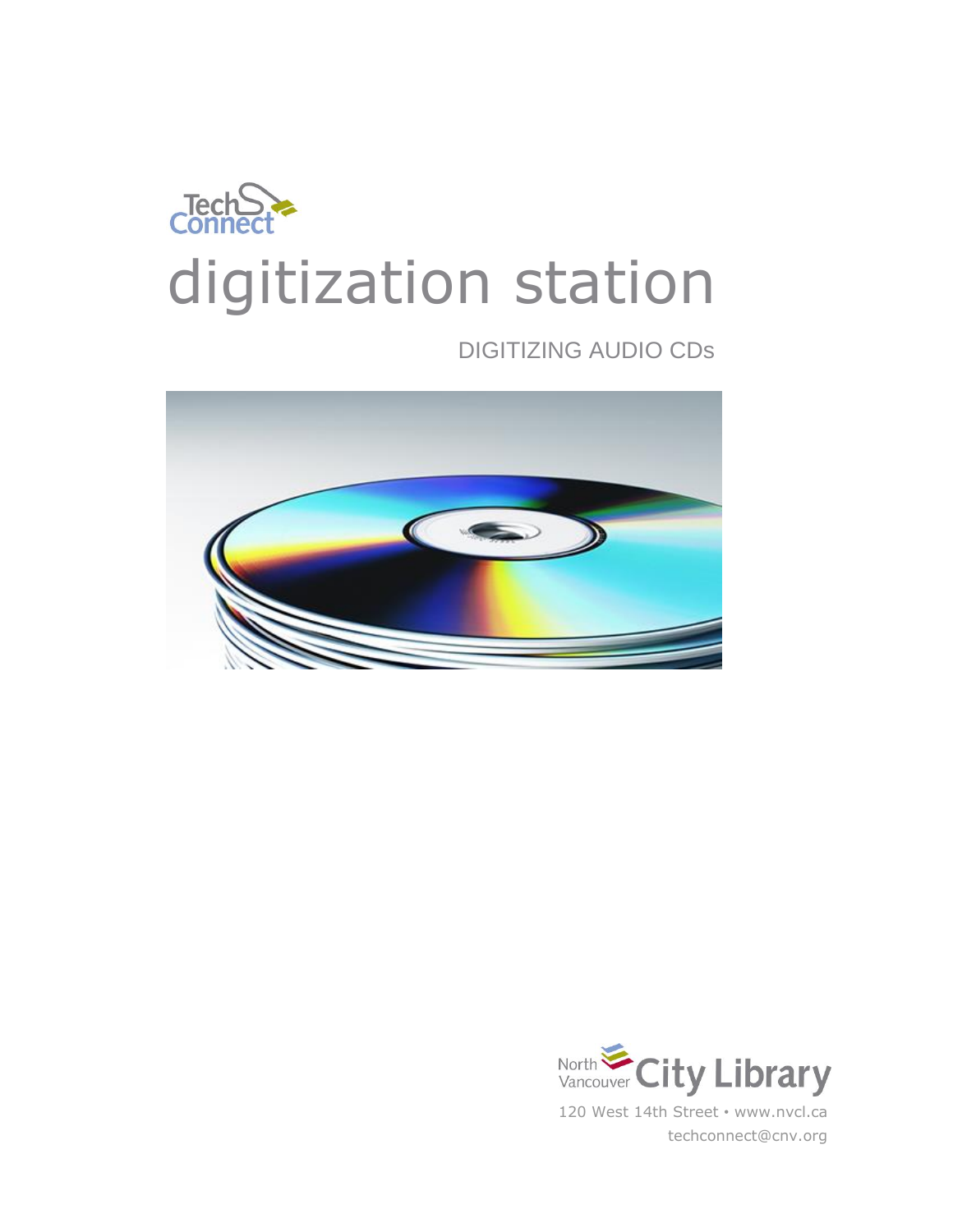# **DIGITIZING AUDIO CDs**

#### **With Windows Media Player**

The Digitization Station uses Windows Media Player to convert Audio CDs to digital files, which you can then transfer to your personal storage device.

Important Copyright Note: by using the Digitization Station you are confirming that you are the copyright holder for all media and content that you digitize. You also agree that North Vancouver City Library will take no responsibility for any copyright violations you may incur as a result of using the station, its equipment and/or software.

#### **PART I: SET-UP**

- 1. Open Windows Media Player
- 2. Insert the CD that you want to copy into the slot on the right side of the computer **with the label side towards you**.
- 3. The disc may automatically begin playing in Windows Media Player. Press Stop or Pause if you don't want to listen to it (you can listen while you rip and burn if you wish).

## **PART II: COPYING THE DISC**

- 1. **Select the CD** from the menu on the left side of the screen by clicking it once
- 2. Click the "**Rip CD**" button on the menu bar at the top right of the screen above the list of songs on the album:

| File View Play Tools Help |                                              |  |     |
|---------------------------|----------------------------------------------|--|-----|
|                           | Fraditional and Contemporary Gaelic (D:)     |  |     |
|                           | Organize v Stream v Create playlist v Rip CD |  |     |
|                           | Album                                        |  | ء ا |
|                           | NVCL Digital Service Assault on this         |  |     |

3. When Windows Media Player has finished copying the disc, you can eject the CD. Click **Play** from the menu at the **top left** of Windows Media Player, and select **Eject.**







|  |  | <b>X O B HS CII</b> | $\rightarrow$ |  |  |
|--|--|---------------------|---------------|--|--|
|  |  |                     |               |  |  |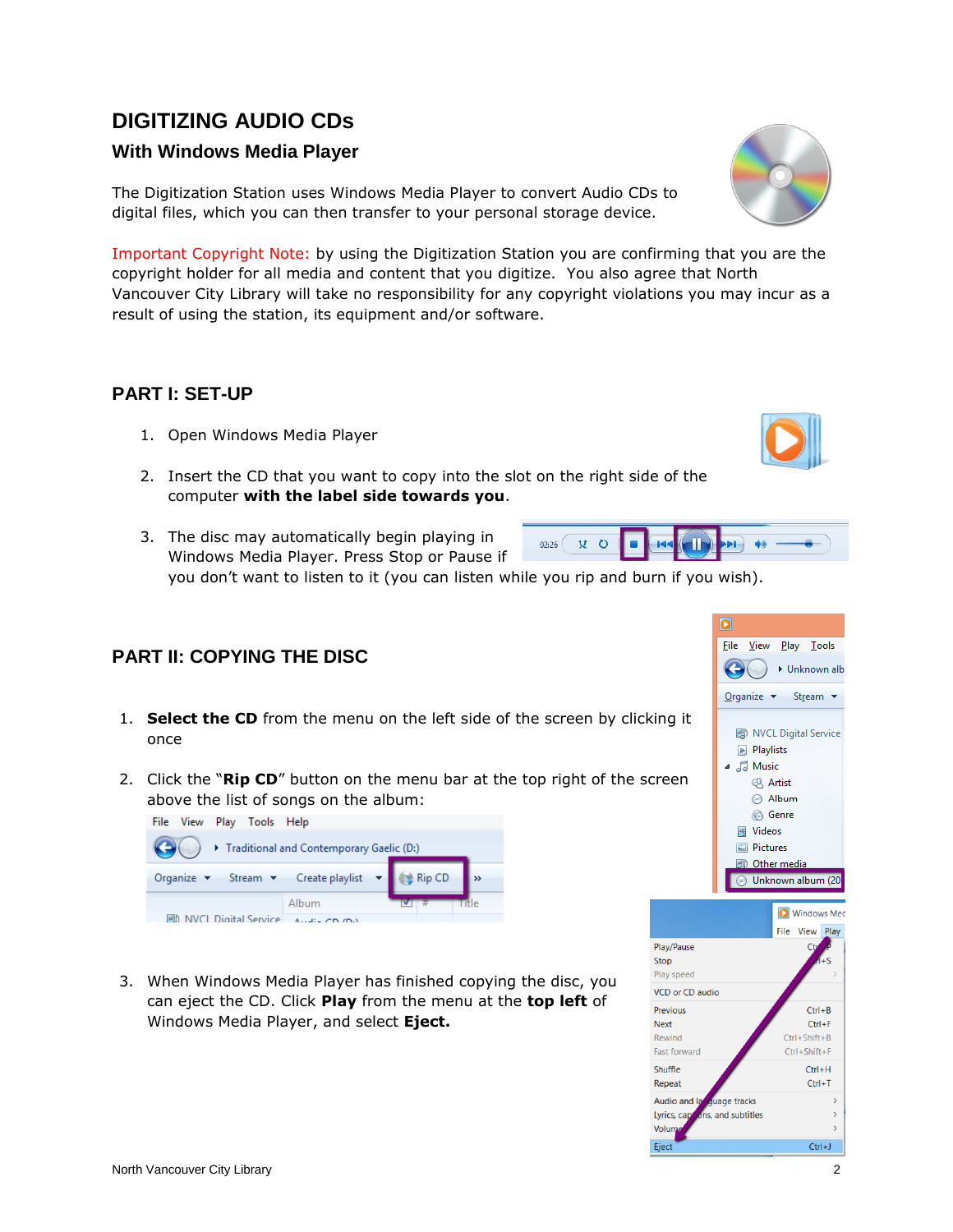## **PART III: TRANSFERRING THE FILES TO YOUR PERSONAL STORAGE**

Windows Media Player saves all copied files to the Desktop by default, but the Digitization Station will not store your files once you've logged off, so you'll need to **make sure you've saved them to your own storage device** or upload them to cloud storage before you log off.

To transfer your files, plug in your storage drive to the USB port on the left side of the PC. Then click the **File Explorer**. You should see your storage device listed under "**This PC**" on the left menu – it may just say "**Removable Disk.**"

Once you've located your storage device, click on the **Desktop** to view the files you copied – Windows Media Player will save them to a folder.

Click once on the folder to select it, and hold the button on the mouse. Then **drag and drop the album onto your Removable Disk**. Windows will begin copying the files to your disk.

When the transfer is finished, eject your drive by clicking the arrow in the windows Taskbar; when the menu opens, right-click on the "Safely Remove Hardware…" icon and choose "Eject Mass Storage."

Then you can remove your storage device and enjoy!

# **PART IV: BURNING THE CD TO A BLANK DISC**

To make a copy of the CD you have converted, insert a blank CD into the slot at the right side of the PC with the label side facing towards you. Then select the **Burn** tab at the top right of the Windows Media Player screen.

#### $\Box$   $\times$ Play **Rum** Sync Start burn  $\sqrt{2}$

#### **1. Create a List**

Next, you need to create a list of the tracks that you want to burn onto your CD. Click on the **Album** link (under **Music**) in the left hand column. Find the album that you want to burn, click on it once and hold down the mouse button; then drag and drop it into the **"Burn List**" area in the Burn tab.